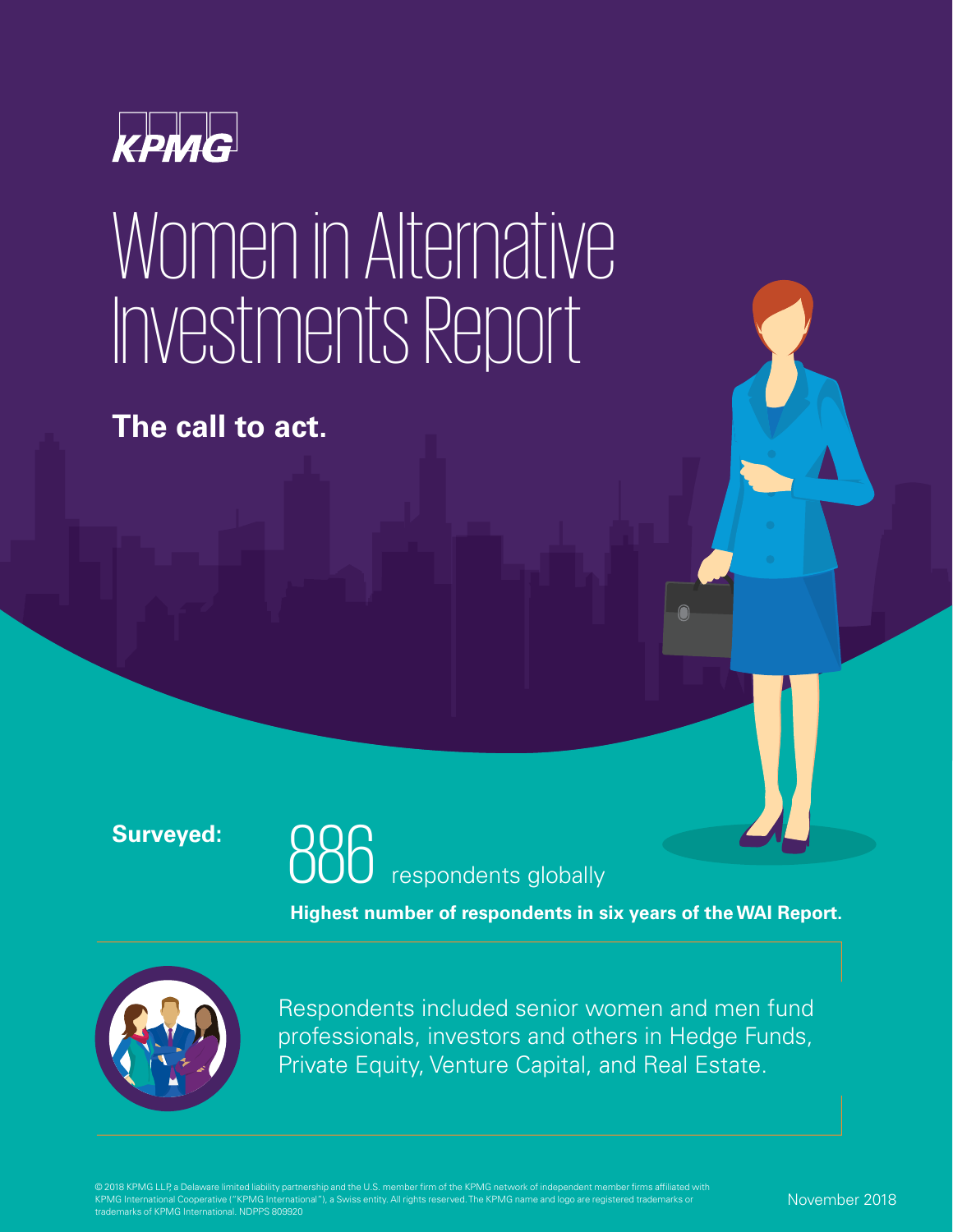## This year's report is about...

### Together **bridging the gap**

of women and men respondents agree diversity is a business imperative. But the genders diverge significantly over the issue of whether enough is being done to advance women.





© 2018 KPMG LLP, a Delaware limited liability partnership and the U.S. member firm of the KPMG network of independent member firms affiliated with KPMG International Cooperative ("KPMG International"), a Swiss entity. All rights reserved. The KPMG name and logo are registered trademarks or trademarks of KPMG International. NDPPS 809920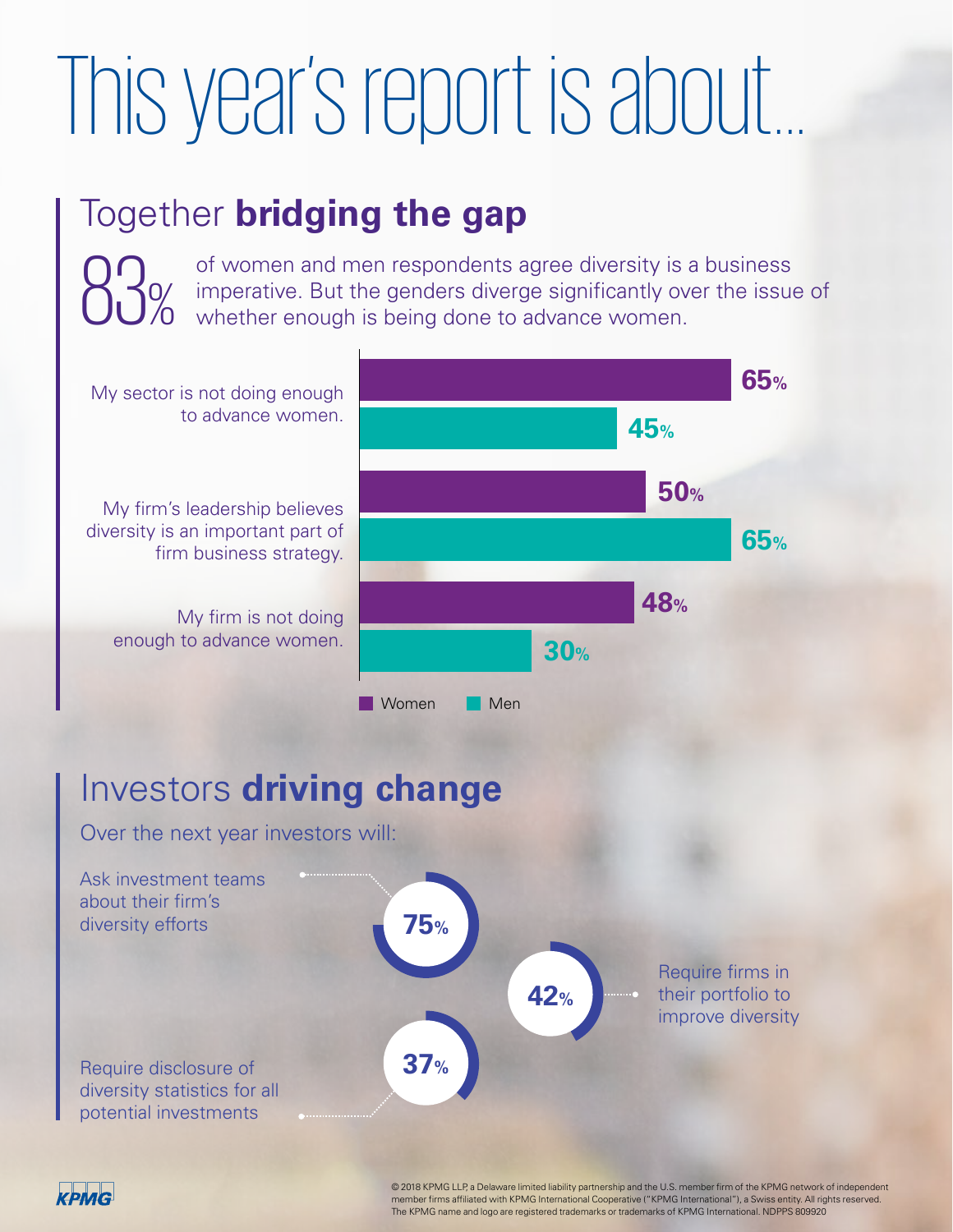# ...action

### Firms **making progress**

At firms represented in our survey:

provide parental leave **55%**



require a diverse slate of candidates when hiring **27%**

have women on their investment committee **38%**

require all leaders to be inclusive **29%**

### Individuals **taking ownership**

Over the next year, respondents will:



**14 56%** 

Ensure women on their team

commensurate to their male peers

get paid

**73%**

Educate themselves on how unconscious bias can impact key talent and investment decisions



Sponsor a woman in the industry



View the report at **www.kpmg.com/us/women-in-ai-report-2018**

© 2018 KPMG LLP, a Delaware limited liability partnership and the U.S. member firm of the KPMG network member firms affiliated with KPMG International Cooperative ("KPMG International"), a Swiss entity The KPMG name and logo are registered trademarks or trademarks of KPMG International. NDPPS 8099